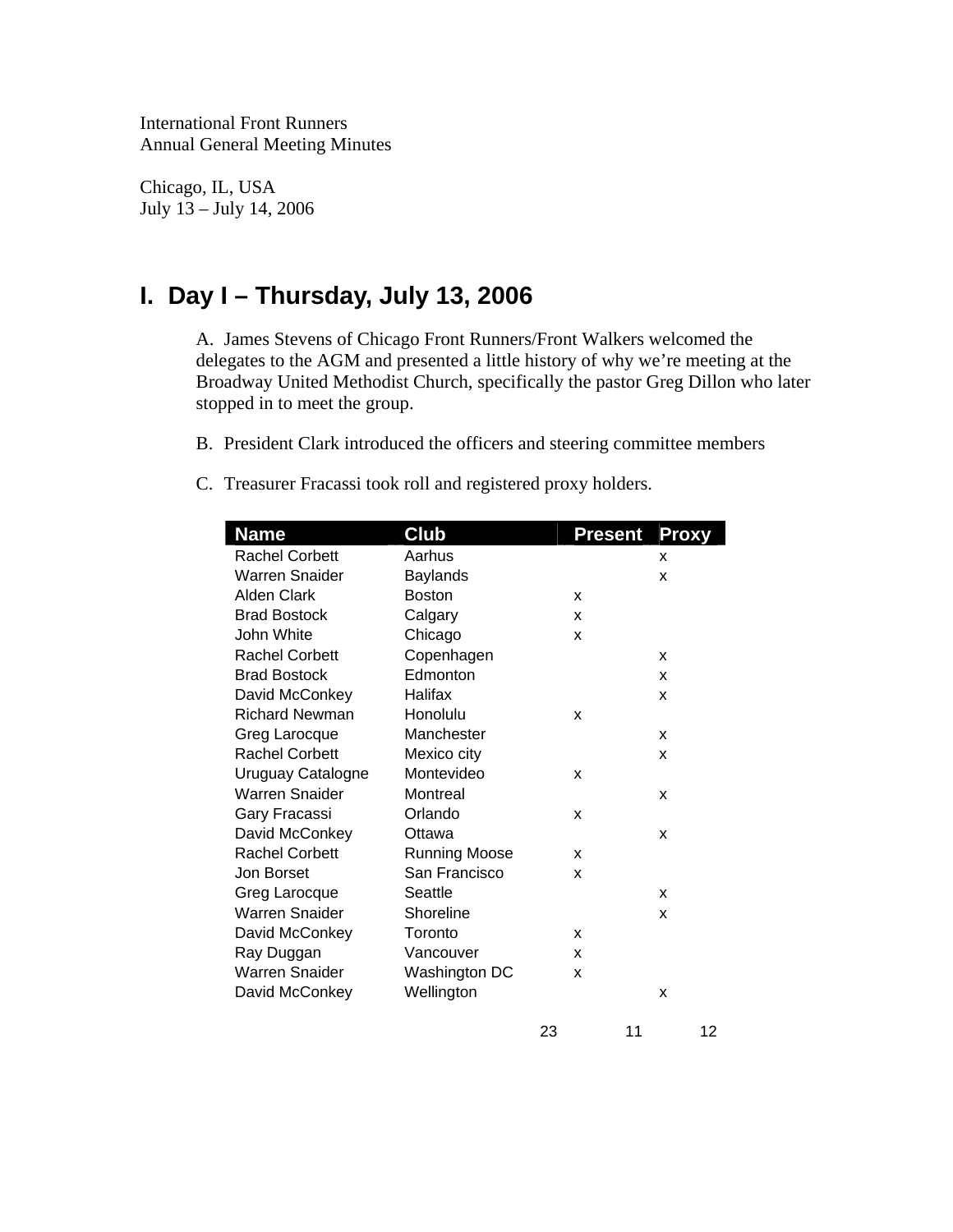D. Change to agenda - Presentation of FGG delegates moved to Friday to accommodate missing representative

E. President Clark announced that minutes from last year's meeting were recently posted to the website. He read the highlights to the group.

### F. **Motion made and seconded to accept the minutes from last year. Approved.**

G. President Clark summarized the organization structure to the group and a report on the activities of the steering committee this past year.

1. Organization efforts with the Chicago club to prepare for this year's meeting

2. Organization with David McConkey and the Montreal group for the event being held in conjunction with OutGames

3. Held the special meeting electronically to vote on the changes to the IFR constitution as agreed at the AGM in San Francisco. The results were announced and posted on the website.

4. Announced the potential new clubs that received start-up packets.

5. Announced the expansion to the website to translate into other languages. Spanish is just about complete and other languages are French and Portuguese. Volunteers were solicited to assist.

H. Treasurer Fracassi presented the treasurer's reports for 2005 and the year-todate*. See attachment 1.* 

1. Discussion & questions concerning which clubs have renewed; which clubs have dues; what the guidelines were for delegate reimbursement.

2. **Motion made and seconded to assess annual fees based on the highest member count during the prior calendar year.** Motion passed.

3. **Motion made and seconded to accept the treasurer's reports.** Motion passed.

I. Greg Larocque presented the delegate report from the attendance at the GLISA meeting.

1. Outreach efforts made to European clubs to participate in GLISA and be active in their continental organization. Responses received from London and Rome. Presently there are 44 club members.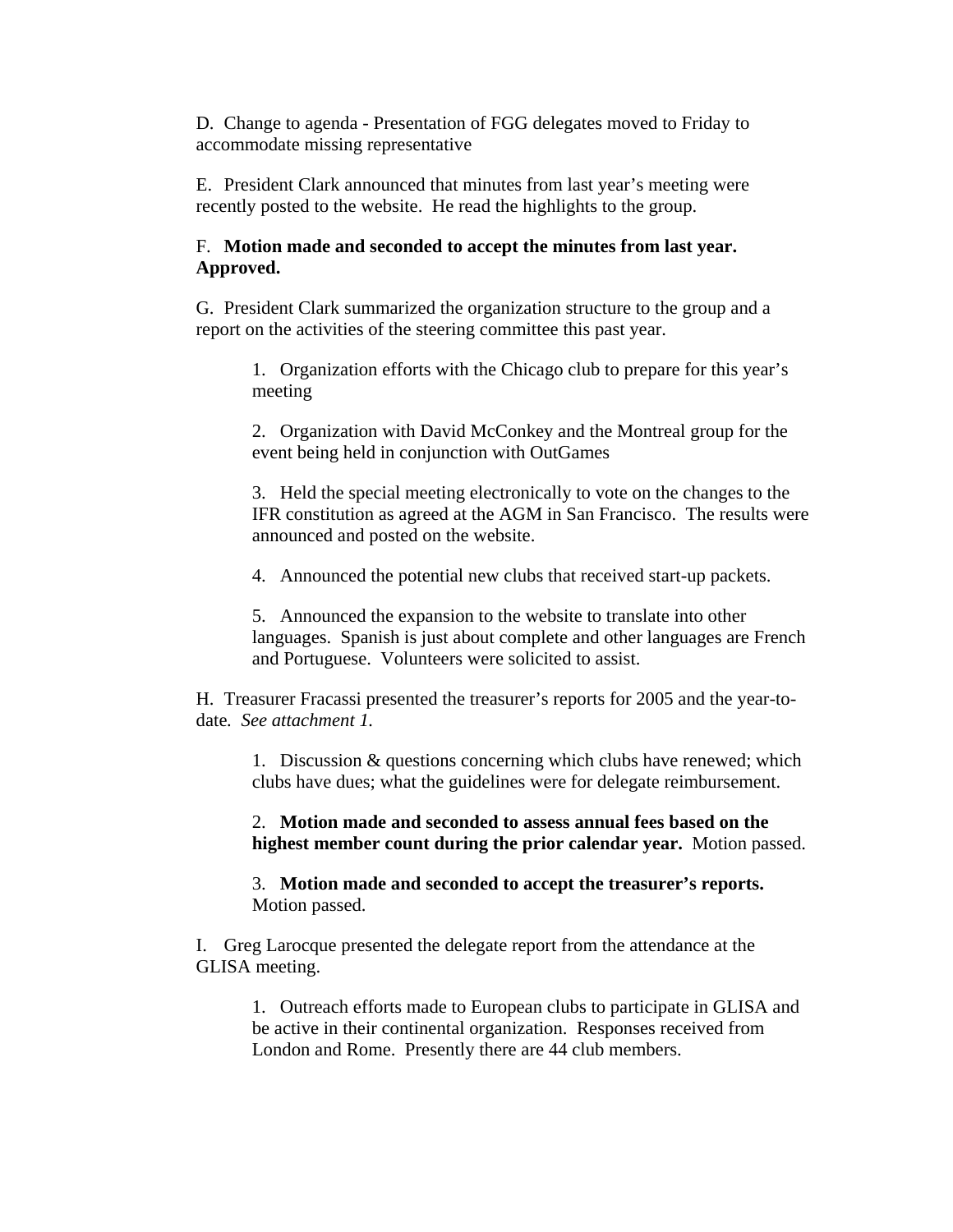2. Sports director was replaced by Marielle Lauzon, who is a runner from Montreal.

3. Noted that cross country is 100% subscribed. Marathon is oversubscribed. All track and field events have been sanctioned. Wrinkle in relay events – consideration of cumulative age of all participants. Triathlon is oversubscribed. Running, track & field have 1,500 participants out of 12,000 (3 weeks ago).

4. Report given on the informal outreach event to be held in Montreal. Chris Harrington of Les Galopins was instrumental in securing the venue – Le Club Sandwich – and their second floor meeting room. The event will be held on Sunday, July 30<sup>th</sup> from 4 to 8PM which leads into the opening parade. Ottawa and Running Moose have also been helpful. There is a link on the website to register a person's intent to attend. At present there are registrations from over 200 people. There will be a slide presentation of the Front Runner Family photos.

5. Rachel explained Montreal and GLISA's policy on anti-doping. There will be testing consistent with World Anti Doping Agency. Every registrant is subject to testing and may be asked to provide a urine specimen. "We play for real" is the slogan and philosophy of Out Games.

6. Greg expressed his idea that sponsorship be obtained to supplement funding for GLISA delegates. He offered using GLISA as an agent and catalyst to find the sponsor. This will be easier once the existing sponsorship commitments will expire with the Out Games. A motion was made and seconded to authorize the president, treasurer and GLISA delegate to enter into negotiation to find a sponsor.

a) Consideration with respect to the product sponsor that it be of a nature that they were ethical and that their product is available world-wide (such as shoes, clothing, etc.)

b) This could also generate a constant cash-flow

c) The sponsor could also assist with outreach efforts to supplement and event we might want hold in a remote location.

d) This item was deferred to the new business section of the meeting.

#### 7. **Motion made and seconded to accept the report of the delegate.** Motion passed.

J. 2007 AGM meeting location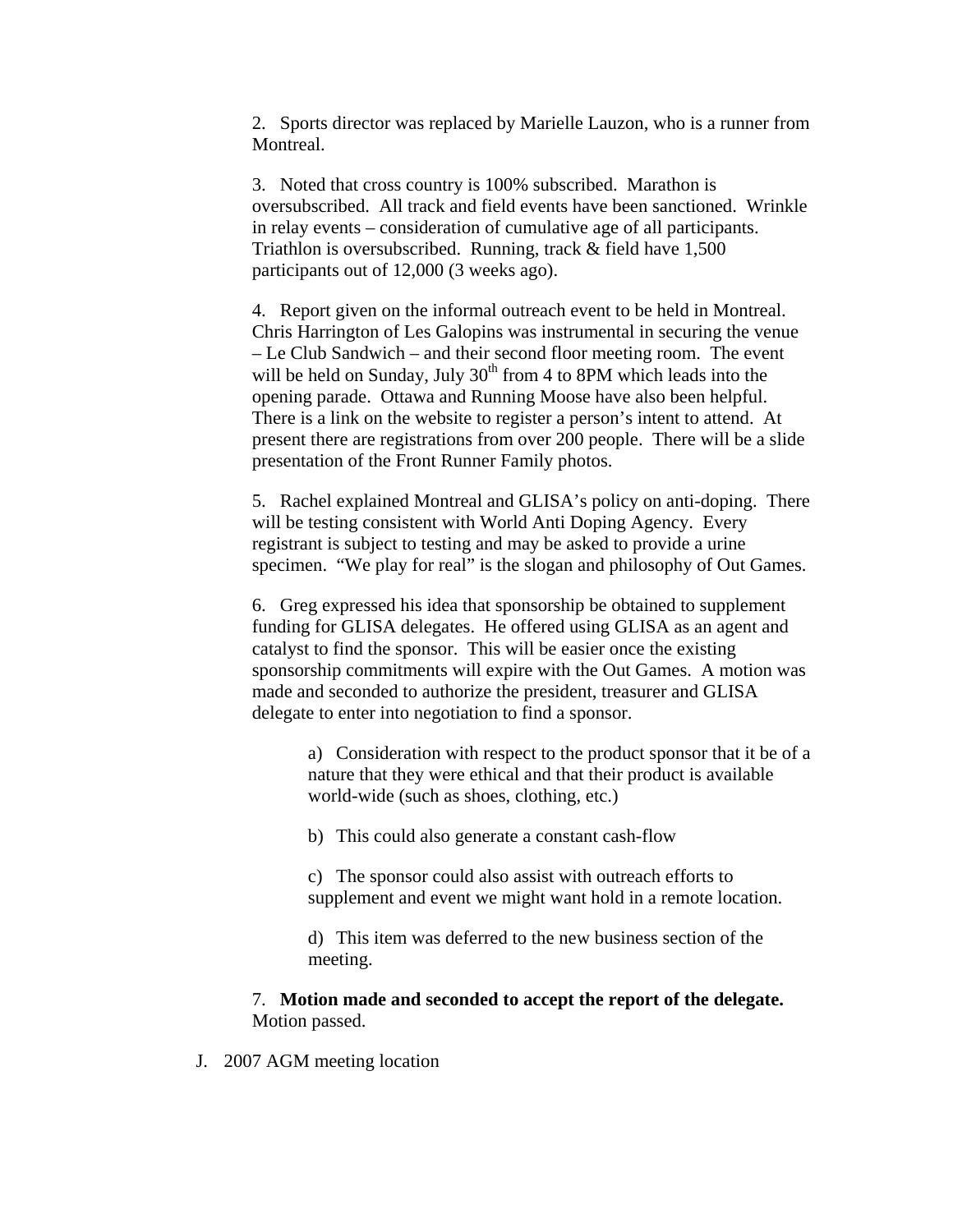1. Presentation made by Brad Bostock of Calgary Front Runners. *See attachment 2.*

2. Presentation made by Richard Newman of Honolulu Front Runners. *See attachment 3.*

3. Calgary won by a vote of 21 to 2.

4. Richard questions the commitment to a track & field/running event in 2008. Confirming that this is the policy as part of the rotation in the IFR event cycle, it is important to be aware of the USATF schedule and the ability to piggy-back with existing events.

K. President Clark asked Rachel Corbet to give additional details about GLISA and the OutGames and how the events are structured.

- 1. 4 pillars
	- a) Develop GLBT sport movement
	- b) Partnerships with mainstream sports & human rights
	- c) Delivery of Outgames
	- d) Professionalism and legacy

2. GLISA goal to have "subsidiary" continental organizations. Presently two have been incorporated, GLSIA North America and GLISA Asia-Pacific. There are also GLISA Europe and GLISA Latin and South America.

3. There are 104 member organizations.

4. Membership dues will be considered at the delegate conference to be held in two weeks in Montreal.

L. Old business

1. Richard Newman presented the Value Added Committee Report. Their goal was to find ways to enhance value of IFR membership to individual clubs. Their vision came up with one concept to centralize membership functions via a central database similar in concept to the American/Canadian Automobile Association.

- a) Benefits include:
	- (1) Ability to track statistics on clubs and members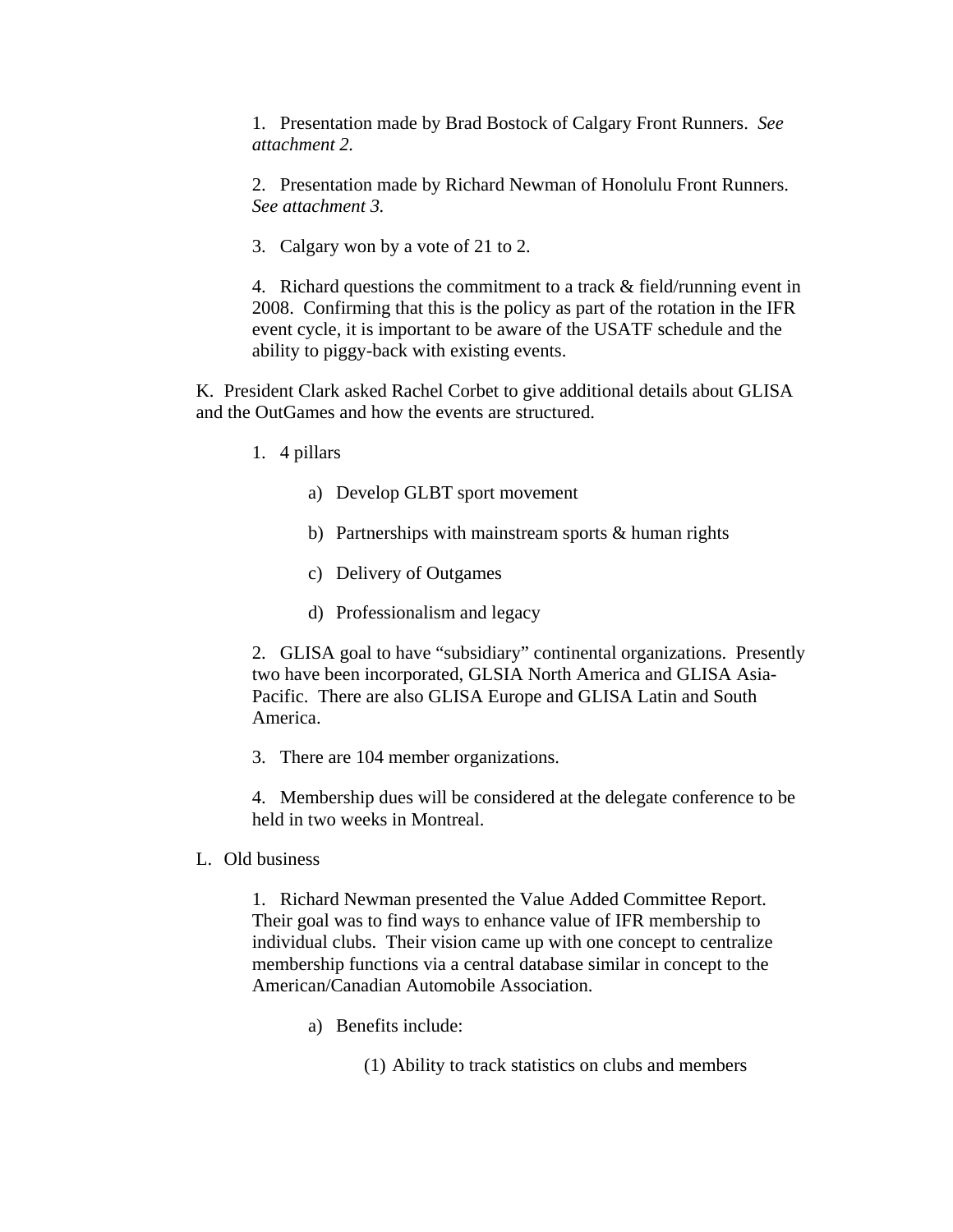(2) Present numbers to potential sponsors as a nationwide organization

- (3) Facilitate interclub and member communications
	- (a) Mass e-mailings
	- (b) IFR newsletter

(c) Share personal information at the users' discretion

(4) Building a "machine" that accommodate growth to the future

- (5) Time savings for the club officers
- (6) Eliminate duplicative efforts on every club

(7) Banking advantages (ability of small clubs to accept credit cards)

- (8) Potential profit center for IFR if they so choose
- b) Potential negatives and concerns include
	- (1) Who controls this in the long term?
	- (2) What involvement do clubs have in the process?
	- (3) What kind of advertising if any?
	- (4) Privacy laws.
	- (5) Some clubs already have systems already in place
	- (6) Cost to IFR? Cost to clubs?

(7) On-going monitoring, i.e. decency in images; sharing of email addresses or blind addresses?

c) A survey has been prepared to gauge the interest on various options to the system. Richard will send this electronically to all clubs to be completed and returned. *See attachment 4.*

d) We need to include Brad in this discussion and hear his points.

2. Incorporation – in consideration of moving the above item forward, it would also be necessary to incorporate. Richard has contacted an attorney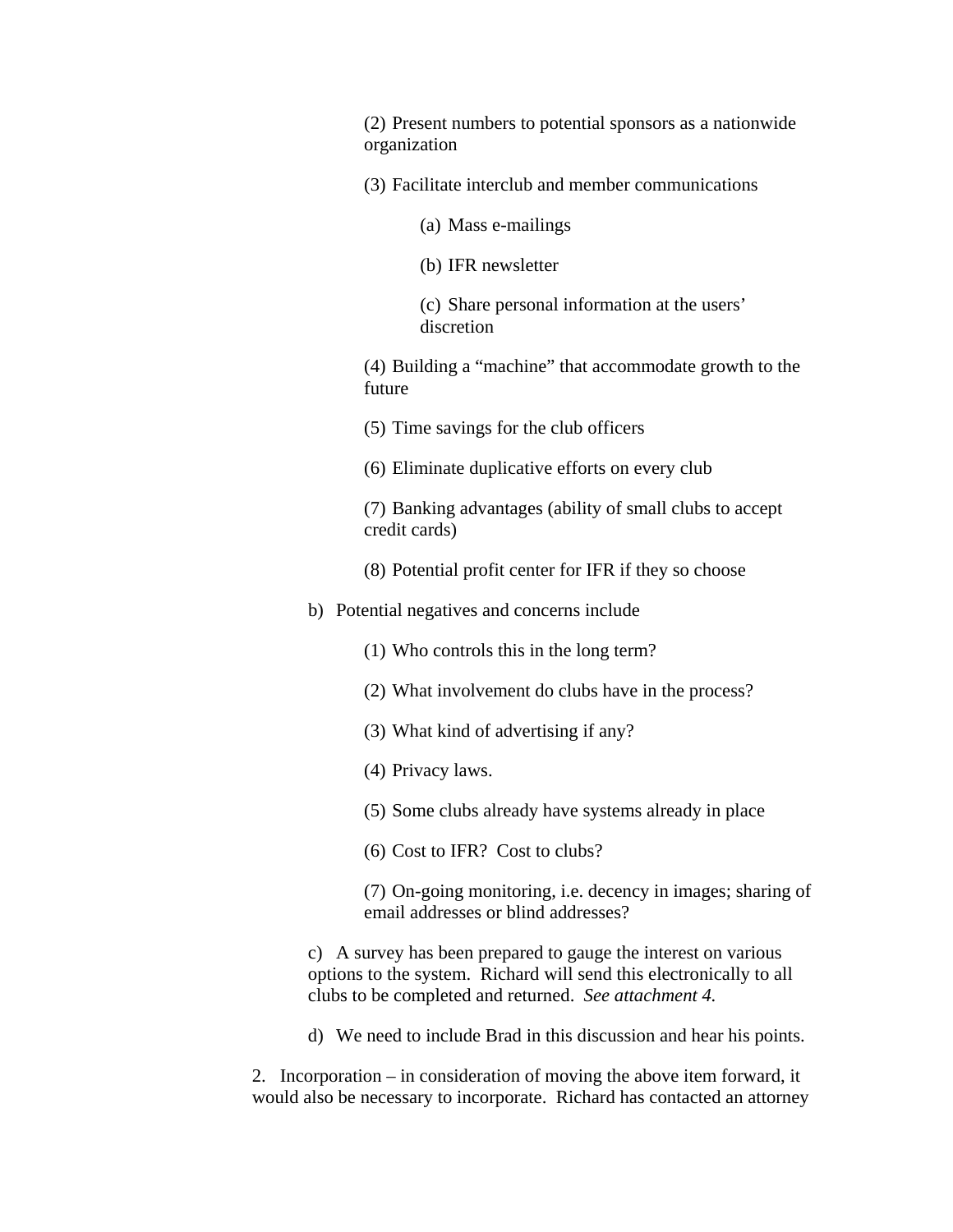and has some information with regards to this option. The main concern is the IRS and what 501 category we might qualify for.

- 3. Outreach issues raised at one of last year's breakout sessions.
	- a) New club info kits
	- b) Event at Montreal

#### M. New business

1. Sponsorship –

a) Survey delegates as to current discounts being offered to club members. Most clubs have obtained 10% discount from locally owned stores, but no chain stores.

b) Reopen the discussion of the earlier motion: **A motion was made and seconded to authorize the president, treasurer and GLISA delegate to enter into negotiation to find a sponsor.**

> (1) Consider the difficulties of this discussion without specific, provable, tangible list of members

- (2) Same considerations as above
	- (a) Ethical company
	- (b) Conflict with existing sponsors/discounters
	- (c) Limiting ourselves by exclusivity arrangements

(3) Consider eliciting the help of GLISA with their experience with sponsorship issues.

(4) Policy has to be set at exec level to deal with these issues

(5) Motion passed to move forward as an action item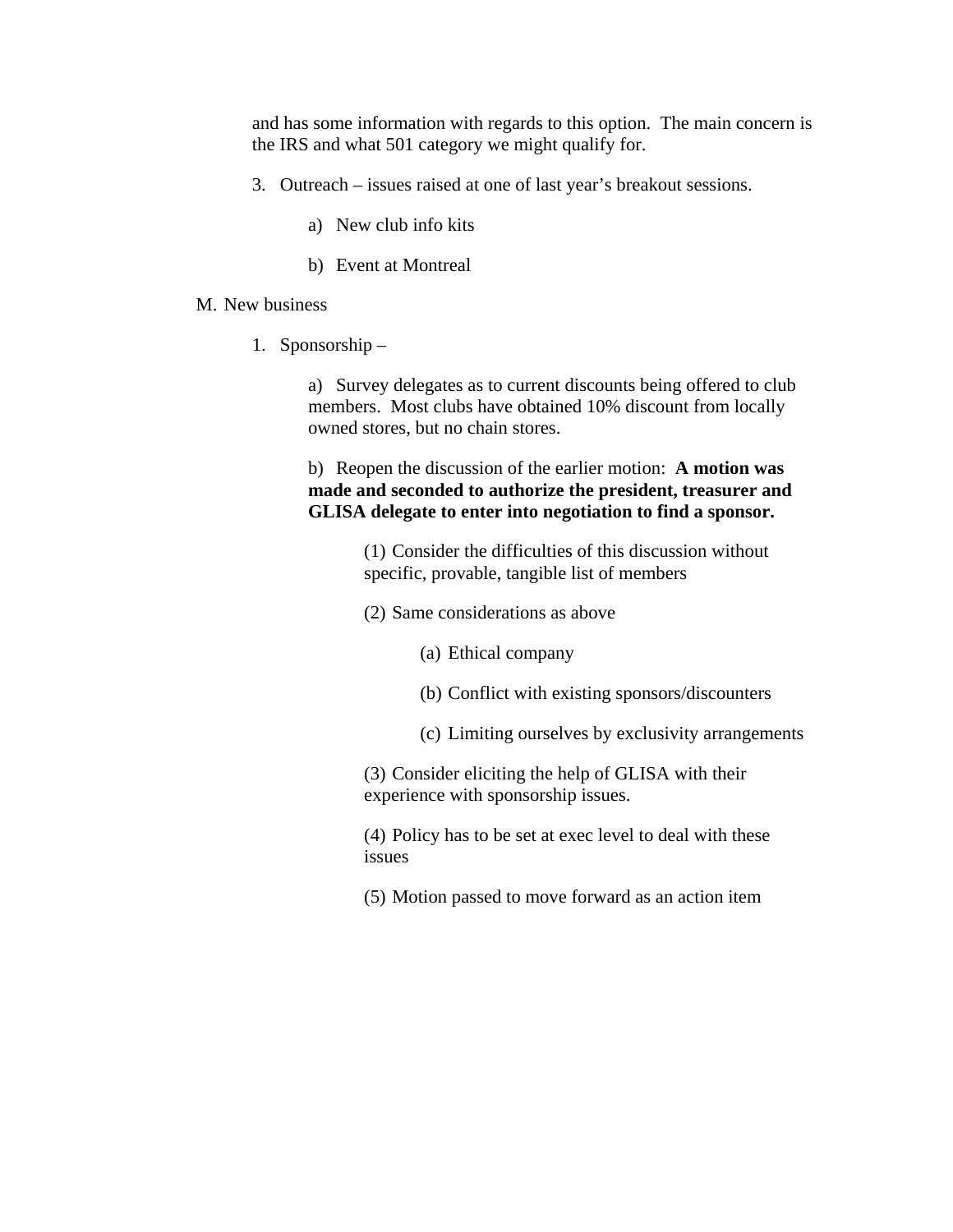2. Rainbow Memorial Run

a) President Clark gave a brief history of the history of the run and how it became part of the gay games. The founder, Brent Nicholson Earle, presented an idea to President Clark and IFR to involve the FR club in the respective city and have that club take "ownership" of the run in their city.

b) There was considerable discussion of what has happened with regards to the run here in Chicago. The question was raised as to who the Rainbow Run wants to align themselves with – whether it's the federation, the host organization or IFR. Going forward this may resolve some of the issues.

c) **Motion was made and seconded to direct the executive to write to Brent Nicholson and seek clarification regarding their mission and what specifically they are asking of us.** Motion passed.

## **II. DAY 2 – Friday, July 14, 2006**

A. Meeting reconvened. The delegates reintroduced themselves. New attendees are: Kelsey Louie representing New York Front Runners, David Short representing Honolulu Front Runners.

B. President Clark explained the agenda for the rest of the day.

C. Kelsey Louie of New York Front Runners presented their bid for the IFR Games to be held in New York in 2008.

1. Meeting facilities will be available. Several options are available and are centrally located.

- 2. Housing options are being finalized including hosted housing.
- 3. Options are being discussed for sporting events
	- a) Fun run or competitive run
	- b) Track events
	- c) Parties
	- d) New York cultural and nightlife

4. Proud to point out they have a substantial number of women and young members

- 5. Team of FRNY have committed to put on the event.
- 6. Questions and answers:

a) Date? Option 1 is in connection with the pride run. Option 2 is later in the summer. Other dates discussed were Memorial Day weekend.

b) Current events? Cross country in September; track meet in March.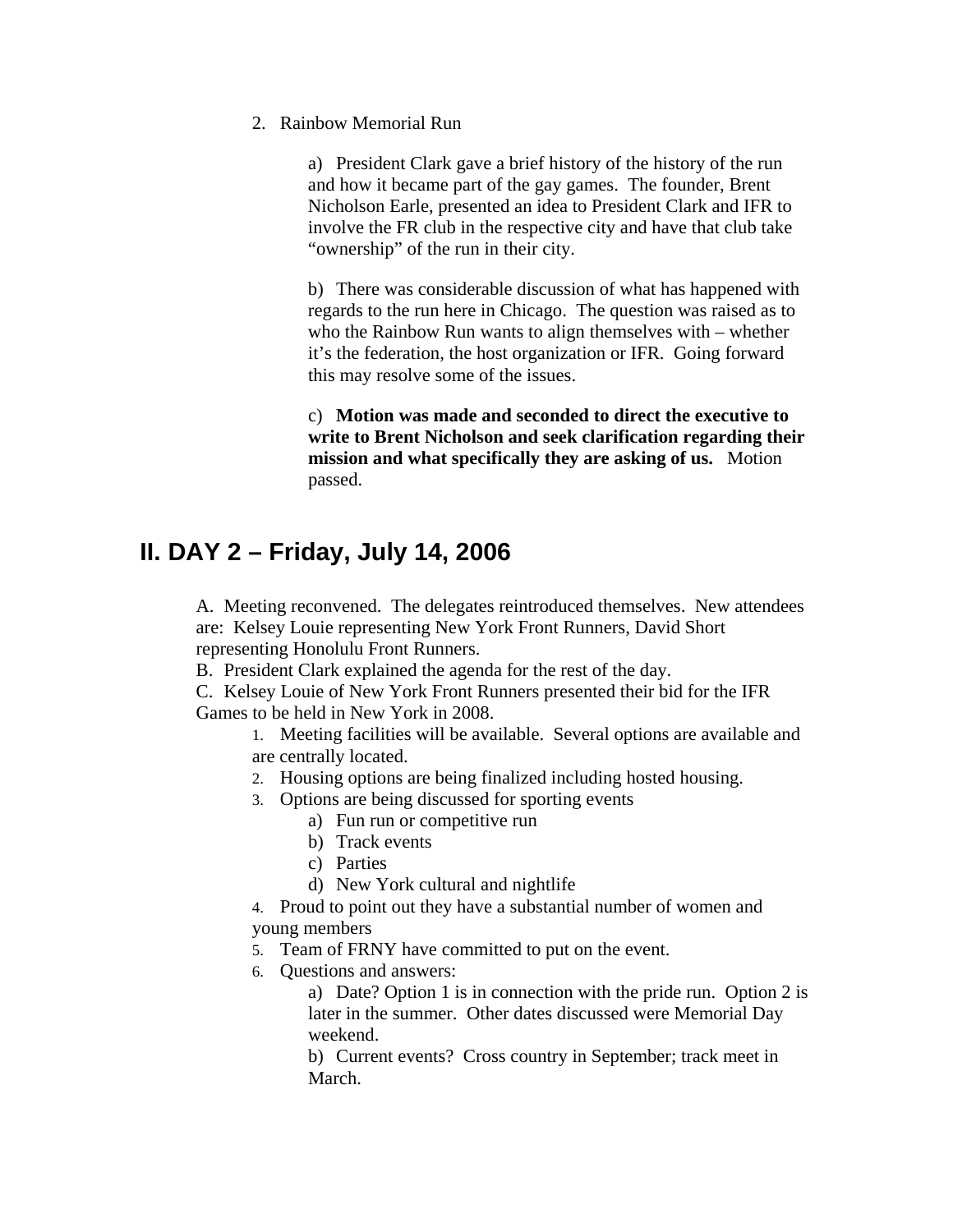c) President Clark gave a brief history of the various IFI and related "games" type events hosted by IFR and/or FR clubs.

d) Some discussion about whether to keep the competitive events for front runners only or to open them to a large number. We felt that was up to the club with the exception of the sweedish relay.

7. With no additional questions, **a motion was made and seconded to accept the proposal by New York.** Motion passed.

D. President Clark reminded the group about the Rainbow Run to be held tomorrow morning at 7:00AM. This is a symbolic run, similar to the passing of the torch. Time permitting, the flag will also be displayed at the fun run at 9:00AM with Chicago Front Runner/Front Walkers. This flag will then be carried into the stadium at the opening ceremonies.

E. Rachel Corbett presented an invitation from the Copenhagen club as a reminder that in conjunction with the Outgames they offer to host the AGM that year. A formal presentation will be made at the appropriate time. Their proposal for Outgames and the AGM intention is attached. *See attachment5.* F. President Clark talked about other new business. Some issues to be considered

- 1. We have the option to realign the regions
- 2. Dues structure
	- a) Including whether the current structure is adequate
	- b) Consider a cost to small clubs if they chose to participate (vote)

c) Treasurer Fracassi expressed the adequacy of the current structure of dues given our current budget but we may need to address this soon in light of where we want to be in 10 years and what costs may be incurred with the value-added ideas.

3. Consider the proposal by Wayne Morgan of Region VI to charge a nominal fee to all clubs.

> a) Value is placed on their membership if they put up some money.

b) Small clubs carry the same voting power as a large clubs yet the large clubs represent the most runners and fund the largest share of IFR.

c) Fees may be an impediment to any small club. Our constitution specifies that our purpose is to encourage the formation of small clubs and this fee could be contrary to our purpose.

d) Our history has been one club, one vote.

e) No motion was made to implement this proposal.

4. Revisit the current information we pass to events such as FGG and GLISA. Are the presenters implementing our suggestions and are they adequate.

> a) Richard Newman presented the FGG point of view as to management of events.

b) Rachel Corbett presented the GLISA point of view and their challenges to put on the Outgames event.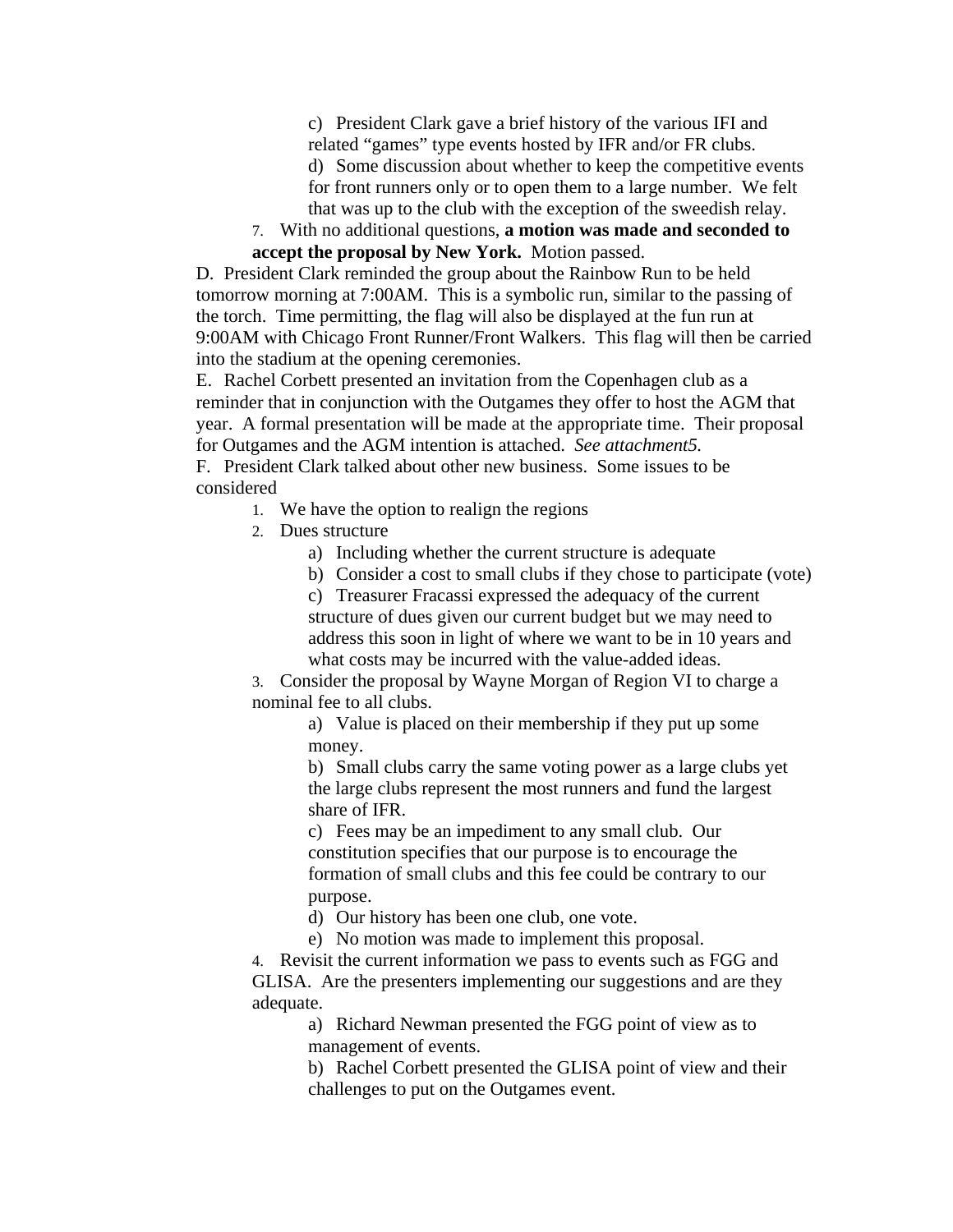c) Richard Newman suggests trying to poll runners as to their experiences, perceptions, ratings, etc. He points out that it is a unique point in time with two events being held so closely together and this could provide some valuable statistical information.

(1) Considerations as to what questions do we want to ask

(2) Develop the questionnaire and send to our clubs to have their members to complete

(3) Alternately have FGG and GLISA mail to participants.

(4) Post to our website.

(5) Reopen the forum for comments

d) President Clark asks for a subcommittee to gather survey information from the participants and also work with our webmaster to accomplish this. Volunteers are:

(1) Richard Newman

(2) John White

(3) Brad Miyasato

(4) Action plan

(i) Plan is for a questionnaire to be developed and approved by the steering committee by 9/15/06

(ii) Distributed to participants shortly after (iii)Summarized and reported back to steering

(iv)Set up the website forum for free-form comments

5. Greg Larocque raised the issue of a long-term plan, *i.e.* goals and objectives and suggested a committee to look to at all of the suggestions on the table and create a multi-year strategic plan. He also suggests that we consider issues such as those faced by Uruguay to get here and his efforts to engender corporate sponsorship. Also, he suggests that we address the global issue. The idea is that this could be completed in a short term. Suggestion to include Wayne Morgan, Cologne, Uruguay Catalogne, Soren Marlmberg, Manchester, Canadian, Warren Snaider and an additional US member.

- a) Action plan includes a first draft in two months 9/1/06
- b) Final plan in three months 10/1/06
- c) Greg Larocque will chair.

6. Future of meetings – consider electronic meetings. Should these be in connection with a physical meeting or purely an electronic meeting?

a) Explore the options at future meetings for teleconferencing.

b) Adjust meeting agenda to consolidate business issues in to time blocks to lessen the phone time.

c) The long-range planning group will establish some guidelines

to pass to Calgary for pilot testing.

G. Report of the FGG delegate

1. David Short presented his report. *See attachment 6.*